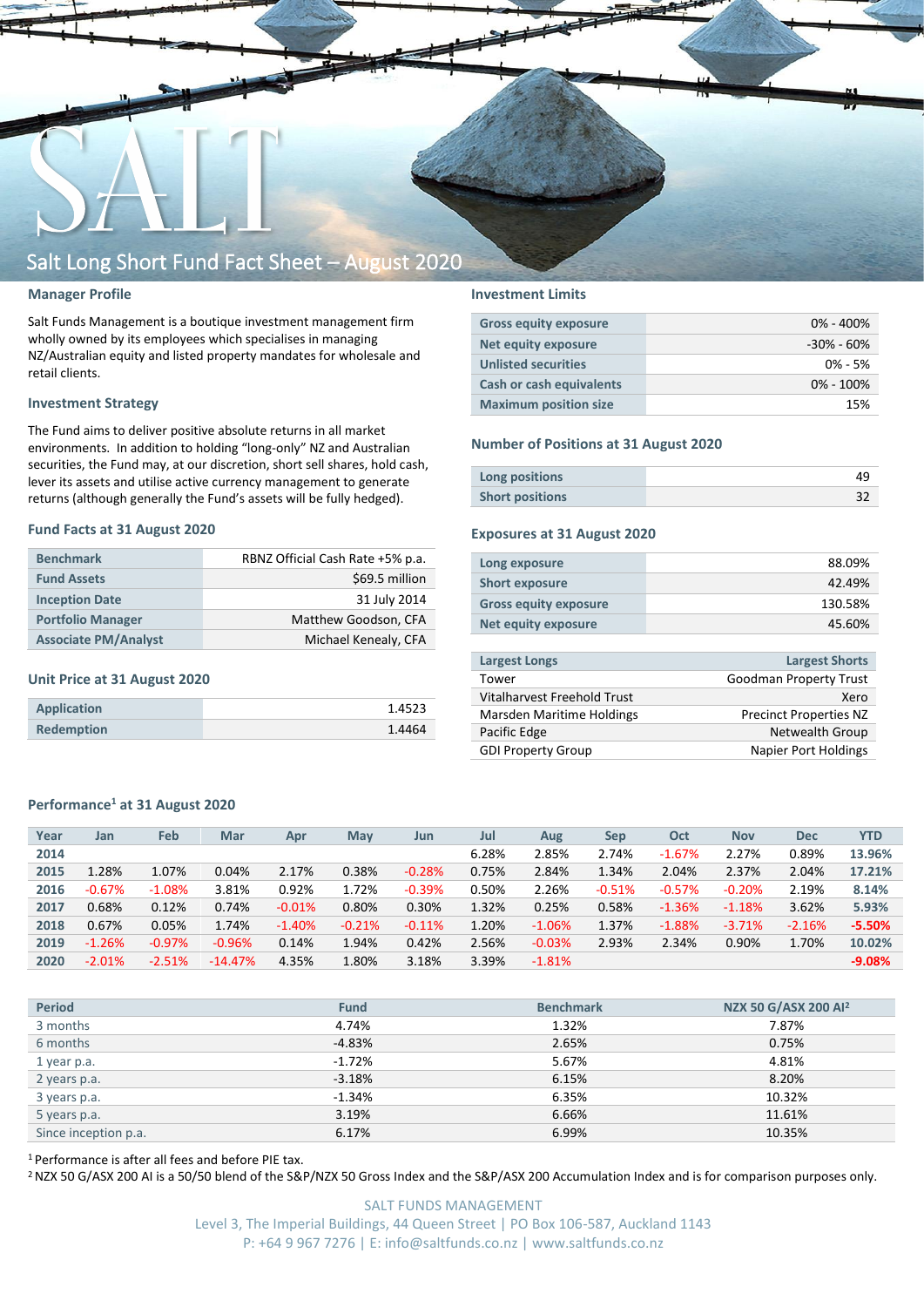## Salt Long Short Fund Fact Sheet August 2020 Page 2 of 6

## **Country Allocation at 31 August 2020 (Gross Equity Exposure) August 2020 Individual Stock Contribution**







## **Fund Commentary**

### Dear Fellow Investor,

After several strong months, the Fund gave some performance back in August with a return of -1.81%. While several of our key stock calls delivered good results, some of our previous winners retraced a little and our generally low beta longs struggled to keep up with what was a buoyant albeit volatile market in August. Conversely, several of our ultra-expensive shorts became even more expensive even though they delivered a mixed bag of results.

Right now, the market is pre-disposed to react unusually favourably towards the high multiple stocks that are in fashion. Fashions change but to deliver strong relative performance in August required being long stocks on very high multiples and with strong price momentum.

Rampant investor optimism is being driven by ultra-loose monetary policy around the world as central banks drive real interest rates deeply into negative territory. It is clear in hindsight that we should have covered all of our expensive shorts some time ago and jumped on the bandwagon. However, that is not what this Fund is set up to do. There are numerous choices for investors desiring stocks on 20x revenue in their portfolios, whereas this Fund aims to deliver uncorrelated returns in an ultra-low-return world. When markets are up, we may be up, down or flat; when markets sell off, we may be up, down or flat.

Evidence shows that we continue to run this Fund in a truly uncorrelated fashion to long-only equities. Over the Fund's

entire existence, our average return on an up-day is +0.012% and our average return on a down-day is +0.045%.

In terms of current performance, we continue to provide strong protection on down-days. We just need more of them for this Fund to shine relative to peers. The 50/50 index of NZ and Australia experienced nine down-days in August. Our Fund was up on five of those nine days and delivered an average return on them of +0.04% versus -0.48% for the market. The Fund does not provide an infallible backstop when markets fall but on average it is working well.

Remarkably aggressive easing by central banks has driven equity markets to nose-bleed levels. With real interest rates moving to negative levels and likely to stay there for years, the market boom has been particularly concentrated in the GAAP (growth at any price) stocks. We will show shortly that there is a certain logic that underpins this, just as there is at the beginning of every bubble, but there can be little doubt that we are in a bubble.

The widely followed Citigroup Panic/Euphoria model is shown below and has now reached levels where the US equity market has historically been lower one year later 100% of the time. As can be seen, the only time it didn't work for a few months was prior to the Nasdaq bubble collapsing. Then it worked. This is also franked by the CNN Fear & Greed Index which has stormed back into "extreme greed" readings.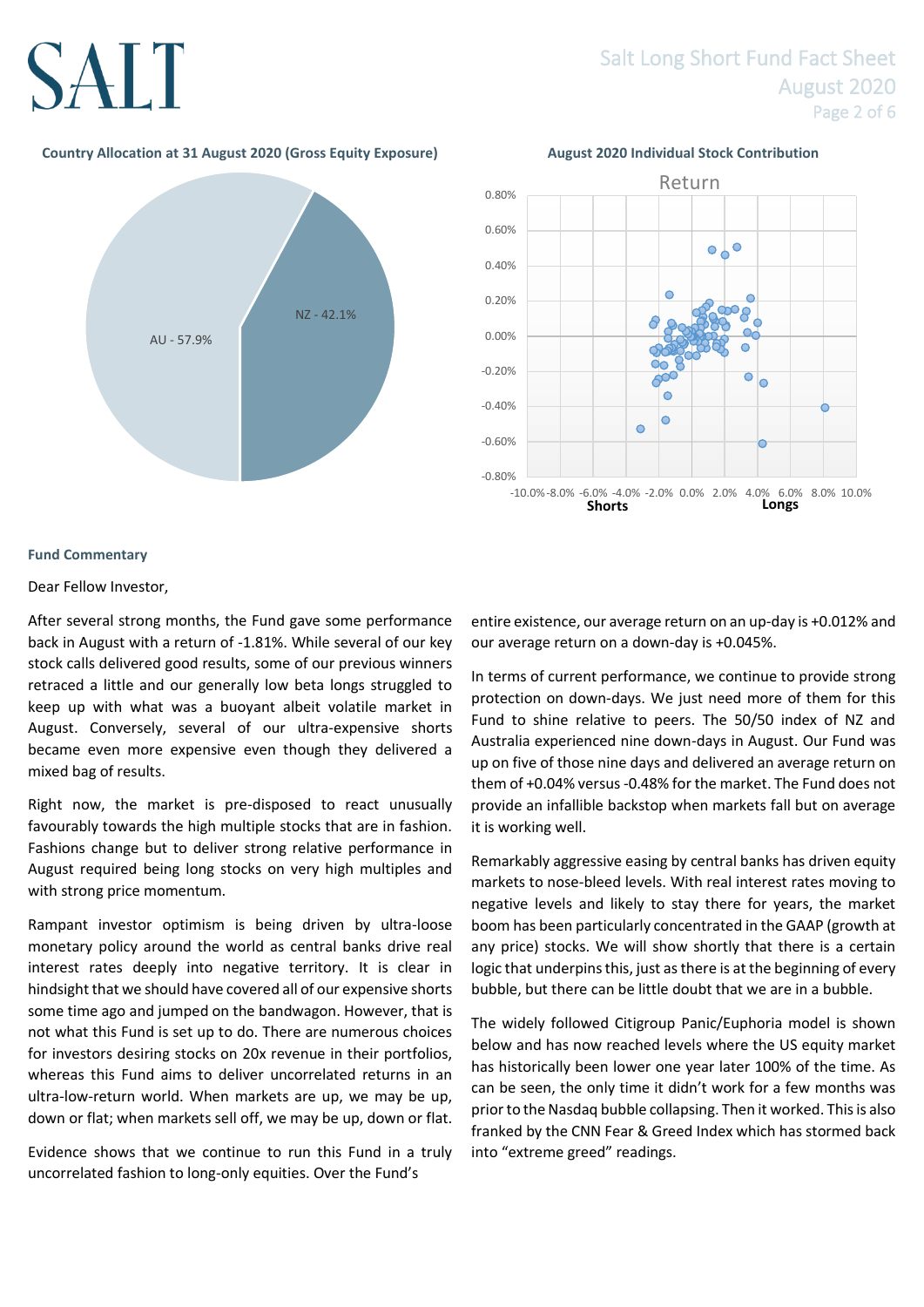

Anecdotal evidence of a bubble fuelled by central bank liquidity abounds. Just some examples:

1. Retail investor account numbers and logins continue to boom and their influence is pronounced. In the US, Jefferies have noted that since April, stocks have rallied on Mondays 93% of the time and that this day accounts for three quarters of the market's positive performance.

2. Stimulus is pouring fuel on this fire. A study by Envest Yodlee in the US of 2.5m US consumers found that those eligible for the \$1,200 stimulus payment increased their stock trading by 90%. It would be surprising if NZ and Australia weren't similar

3. In NZ, retail investors have quietened down in Air NZ but are running riot in the medicinal cannabis stock, Cannasouth (CBD) on the mistaken view that the cannabis legalisation referendum might have some relevance. It rose from \$0.54 to \$1.01 over August, with a high (excuse the pun) of \$1.21.

4. Apple and Tesla share prices soared on the announcement of stock splits despite the fact they are value neutral, with the latter having risen from \$45.12 last August to \$498 this August. Apple's market cap of \$2.3trn now exceeds that of the entire FTSE index in the UK.

5. Short interest has collapsed in the US market and hedge funds are running record levels of net length.

6. Pension funds have been placed in an untenable position in meeting their risk versus return requirements, to the point that Calpers announced that it would add up to 20% leverage in its funds. Reminds me of the CDO-squared securities in 2008. They ended well!

Against this bubbly backdrop, the one year forward PE for the NZ market fell slightly in August from 37.1x to 36.9x as the rollforward to 1 more month of future earnings growth offset rising share prices. The 10-year bond yield fell from 0.77% to an almost unimaginably low 0.61%, at which point valuations can be anything you want them to be. Long duration assets like equities display extreme price sensitivity at such low discount rates.

# Salt Long Short Fund Fact Sheet August 2020 Page 3 of 6

A different framework is required to think about valuations in this bizarre world that central bankers have wrought. If one believes that equity risk premiums should be unchanged or even compress, then extreme share prices can be "justified" for so long as discount rates stay ultra-low and real interest rates are negative. As an analogy, the NZ housing market is seeing prices move up again as 2.5% mortgage rates get capitalised into house prices as though they will stay at 2.5% for the next 30 years. Conversely, if one believes that the required equity risk premium should expand in this world of extreme earnings uncertainty, then markets are somewhere between expensive and ludicrous.

An obvious question is that if zero bond yields are so good for equities, then why have the Japanese and European markets been mediocre performers in the last several years. As pointed out by Credit Suisse, the answer is that their combination of heavy bank sector weightings (who are obviously hurt by zero rates) and very low nominal GDP growth due to declining populations (and perhaps due to central bank policies) has led to negative real earnings growth that is below their negative real interest rates.

Conversely, the bull case of very high valuations could play out if real interest rates stay negative for some years, if the required equity risk premium does not expand and if real earnings grow somewhat. So, the key investment requirement in this world of central bank repression is to invest in companies with solid earnings growth outlooks. A cheap multiple that comes with structural earnings risk has no appeal whatsoever.

This is how seemingly outrageous valuations in technology and IT stocks can be "justified". All that is required is a network monopoly that can grow its earnings without interruption for the next couple of decades. We would suggest that the lesson of booms past is that a small number of these companies will indeed make it but most will fade due to competitive forces and future structural change. Who today is the next America Online or Global Crossing and who today is the next Amazon? Just look at the decimation handed out to Zip Co and Afterpay in the first couple of days of September due to PayPal entering the space. Who will the winner ultimately be? Will there be further iterations that render the BNPL model obsolete? Current valuations imply that everyone wins forever.

2020 has been all about the technology sector and IT stocks. According to Credit Suisse, the average revenue multiple for the Australian WAAX stocks (Afterpay, Altium, Xero and Wisetech) has risen from 13.0x in Dec19 to 15.4x at Jul20 and 19.2x at Aug20. Many smaller tech names have performed in a similar manner. The Australian IT sector rose by +15.5% in August and it was all about multiple expansion rather than earnings upgrades. This was tough for our modest shorts in this sector.

The chart below shows the Australian IT Index relative to the ASX200 Index over the last year. It did little until Covid-19 hit and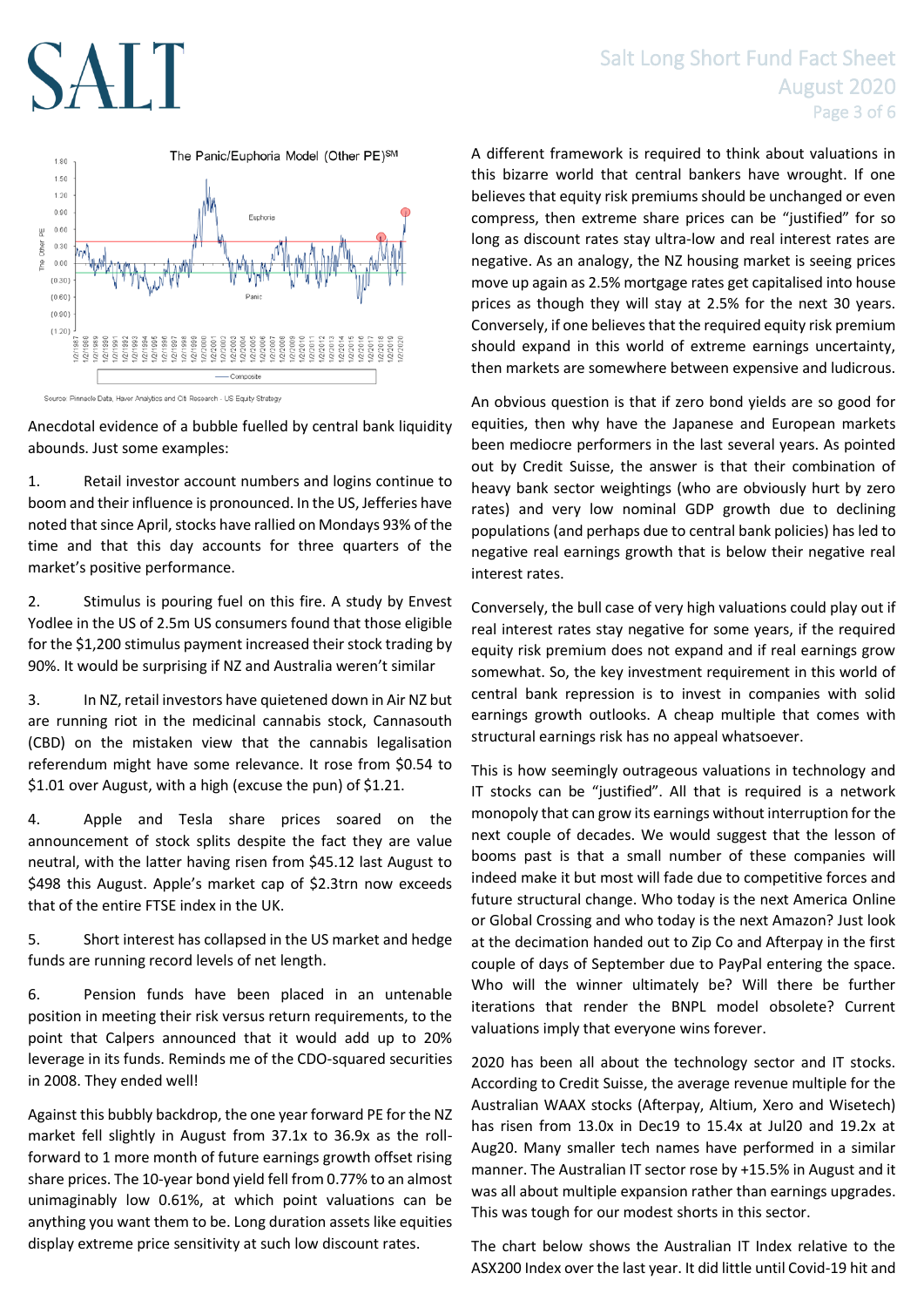has been a rocket-ship ever since, with the furious rally in August also evident. Fund manager performance has entirely depended on whether one surfed this bubble or not.



We have taken care in the Fund not to short any of these names due to valuation alone. As we can see with the ludicrous bubble in Tesla in the US market, valuation need not matter in the short term. We have no position in Afterpay given the sheer scale of its growth opportunity (albeit this is accompanied by competition and under-estimated capital intensity). However, the other three amigos in the WAAX universe are arguably in a weaker business position than they were in December but their price/revenue multiples have risen by 48%. This is a bubble.

We have been moderately short Xero on the basis that they have postponed their July price increase, net small business formation will be very weak once wage subsidies roll off and they are struggling in the US against Intuit which is an essential component for any valuation that gets within earshot of the current share price. We have just covered into a brief pullback given the broader technology sector tailwinds.

We are also short Wisetech (WTC, +36%) as their growth has slowed sharply, their ability to arbitrage public multiples by buying small private business on tiny multiples has seen large write-downs and their "guidance beat" during the month was simply driven by a greater capitalisation of costs than had previously been forecast. Insiders have also been selling.

This is a market that simply wants to believe and it is very forgiving of certain companies such as these. One day, that will change. As one Australian analyst's headline put it, "Buy The Business Not The Multiple."

The Fund is not oblivious to which way the wind is blowing and we have sized our short positions carefully in the go-go growth sector and manage them in a very light-footed manner. Moreover, we manage the Fund's net length with a view to the dominant trend driving the market. Hence our net length has drifted up into the low-mid 40% region. Even with this, the

nature of our longs means we tend to deliver positive returns on down-days – there just aren't enough of those days for now.

Our approach from the long side in the Fund has not been to chase "growth at any price". We have also largely steered away from deep value where structural risks are apparent. Instead, we have looked for the sorts of company where we have made strong returns in the last few years such as Restaurant Brands and Scales.

We are looking for growth at a reasonable price. Some of these have worked really well, with examples such as Pacific Current (PAC), Shaver Shop (SSG), Eureka Group (EGH) and EQT Holdings (EQT). We have frequently bought too early but have ended up being right in the end. Current examples of this genre include Tower (TWR), Marsden Maritime (MMH), Qantm IP (QIP) and Australian Vintage (AVG). They are performing perfectly well as businesses but the market doesn't care – for now. If a stock is cheap and growing, the market always cares in the end. It is noticeable from this list that we have been somewhat pushed down the market cap scale but larger names such as Ebos and Infratil still feature in the Fund.

A key theme running through our larger longs is that besides being very cheap and having solid growth outlooks, they are generally relatively insensitive to the economic outlook. We are wary that the impending end of wage subsidies could see something of a "K" shaped recovery. Those who have jobs and investments will be just fine thanks to record low interest rates, while many people will be badly affected.

In the case of Tower, home and motor insurance has little cyclicality and they have major internally driven cost out and customer growth from their IT-enabled direct to customer model. Our view is that their Sep20 year result in November will be fine and their F21 guidance will be strong. Marsden is far cheaper than its port peers but may have a better future growth profile as Northport grows from a low base and this leverages demand for their huge land holdings – it feels like Tauranga 20- 25 years ago; Infratil has major cost-out opportunities with Vodafone and huge growth from their data centre business; Ebos has delivered steady growth in a difficult environment and has plenty of balance sheet room for further bolt-ons.

Qantm IP delivered a sound result. Once you have an IP client, you have the patent filing, trademarks, litigation etc for decades. They also have a strong potential Asian growth path as many of their global clients will follow them as they expand. This stock should be on a higher PE than 10x in our view. Australian Vintage (AVG) delivered a cracking result as they have done an excellent job at building brands in the UK market. Growth should be strong from both the top line and from lower costs on a more normal vintage.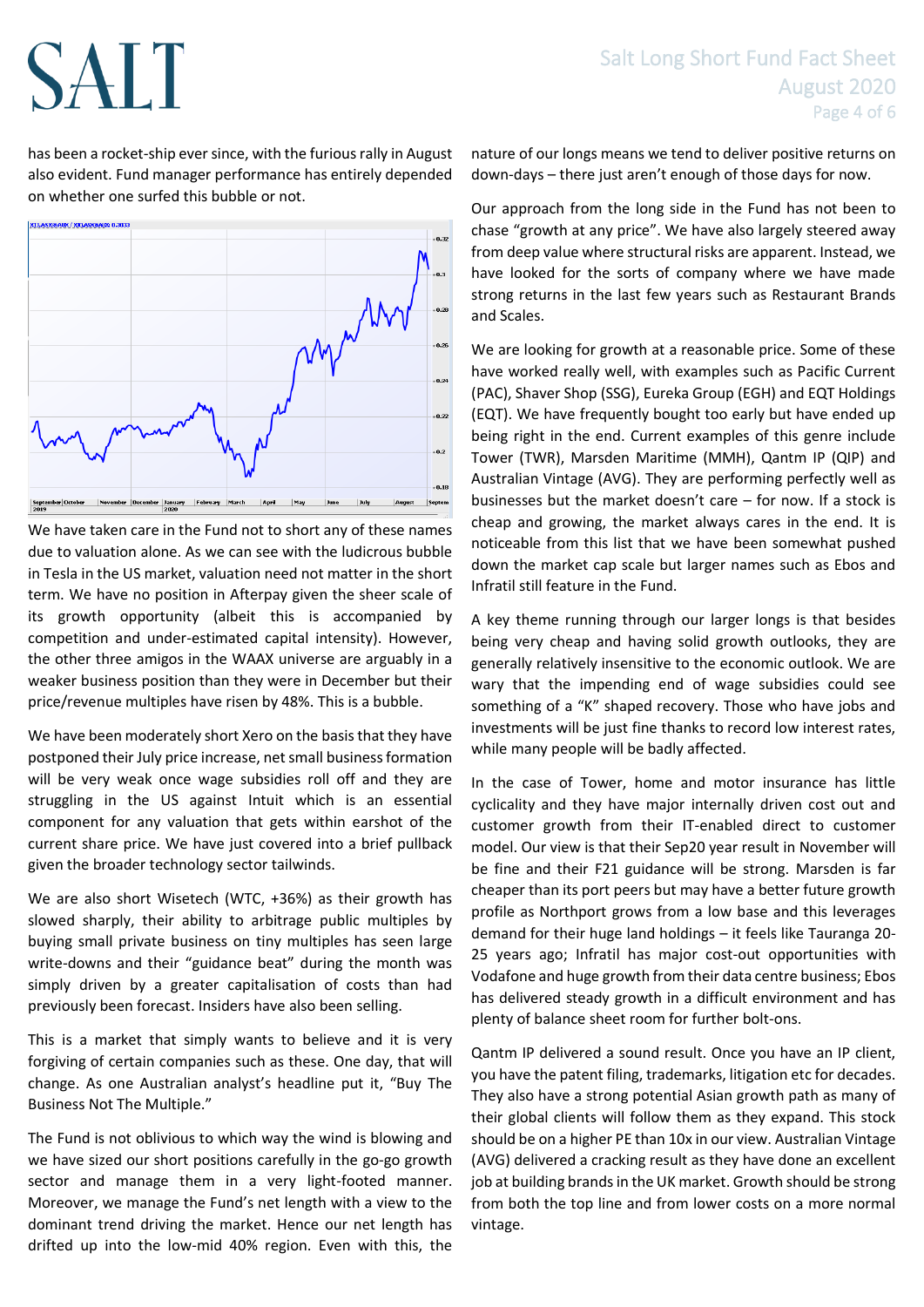# Salt Long Short Fund Fact Sheet August 2020 Page 5 of 6

Aside from overlooked, under-priced growth, we are playing two other key themes at present. We have an unusual weighting to high-yielding Australian property stocks to play the TINA trade in a search for under-valued income. We have avoided retail shopping centres and Sydney/Melbourne office where the outlooks are difficult.

The stocks we own are still down some 20-40% from their pre-Covid highs but have solid outlooks. We are particularly interested in Perth office (through GDI and ECF) as it is trading well below replacement cost and occupancy will respond with a lag to booming gold and iron ore markets. Conversely, NZ property stocks have been chased up to nose-bleed levels at a time when their rental outlooks have become rather mixed in terms of Auckland office, retail, and non-logistics industrial. We have used a couple of these as partial counterbalances from the short side.

The other theme running through the Fund's long book is that of post-Covid turnaround stocks, particularly where the balance sheets are in order and which are trading on cheap multiples of stabilised earnings. Examples here include Vista (VGL) which has begun to work well as cinemas re-open; Sky City (SKC); and United Malt Group (UMG) which was formerly regarded as a high multiple, strong free cashflow generative business but has been hit by pub closures – the latest data points to them starting to re-open around the world.

Returning to the performance of the Fund in August, the estimated return of -1.54% (pre-tax and fees) was comprised of +1.87% from the long book and -3.41% from the short book. It was a tough month to be a short-seller, especially one who is valuation sensitive. Our winners to losers ratio was actually in positive territory at 53% but we had a larger number of mid-sized losers (chiefly shorts) than we did mid-sized winners.

Our largest headwind came from what we believe will be a temporary pullback in our large long in Pacific Edge Biotechnology (PEB, -13.3%) which had contributed so strongly in previous months. Even on conservative assumptions for each facet of their growth outlook, we derive a valuation that is materially above the current share price. News flow was quiet in the month, but we expect the success with Kaiser and CMS to help secure further customer agreements in the months ahead. This remains a very high conviction long.

The second key laggard was our short in Netwealth (NWL, +16.6%) which makes a repeat appearance even though we reduced the quantum into fleeting weakness. It has soared following what was a small earnings upgrade due to better than expected earnings on clients' cash, strong transactional revenues and solid platform flows. The latter will continue but fee competition is omnipresent and ultra-low interest rates will be a headwind for years. This does not gel with a forward PE of 69x.

The third notable detractor was a moderate short in our old friend Wisetech (WTC, +36.5%). They delivered a result at the bottom-end of expectations and lifted guidance slightly but only did so by assuming more capitalised costs than previously. Their old public-private arbitrage game of buying small businesses on low multiples has ended with a flurry of write-offs and we are wary of their accounting. We are also wary that WTC is very much a closed loop software package which ultimately creates risks in a world of open API's. We lifted the short into strength.

The largest positive was our long-standing overweight in Shaver Shop (SSG, +18.4%) which delivered a very strong result although it did come back a little off its highs at month-end. SSG moved early to an omni-channel model and this has been remarkably successful for them. Their sale strength has continued post period-end with total sales +27.5% in the first 7 weeks of FY21 yet the share price is still below its listing price several years ago. Adjusting for the amortisation of franchisee repurchases, they are on a sub 9x PE ratio with strong growth and a net cash balance sheet. That is why we remain long.

The second tailwind was a veritable straw hat in winter that we purchased in Vista Group (VGL, +43.0%) in the mid-\$1.20 region on the view that cinemas will gradually begin to reopen around the world. With the cinema release window shortening, there could be a negative structural change element to the future outlook but VGL remains a long, long way from its former \$6 highs.

A third key winner was our long-held position in Eureka Group (EGH, +23.2%) which delivered a rock-solid result. EGH is slowly cleaning up the detritus left behind by overly aggressive former management and is now largely simplified into owning aged care rental properties. While many of the locations are provincial, a cap rate of over 10% is far too high in this zero-rate world for a government guaranteed funding stream and very high occupancy in a sector that has a dire shortage of rooms. EGH has a major opportunity to grow by redeploying capital on these favourable terms.

Thank you for your ongoing support of the Fund in what are remarkable times. Despite what has been a challenging market backdrop for our style in the last several months, the Fund has hung in there and is well positioned for when markets change. With some minor tweaks at the margin, we are trying to follow what renowned investor Cliff Asness said of Warren Buffett:

*"The real magic skill of his is that despite some fairly horrific and none-too-short relative and absolute return periods, he's stuck with his style, and his risk level, like grim death"*